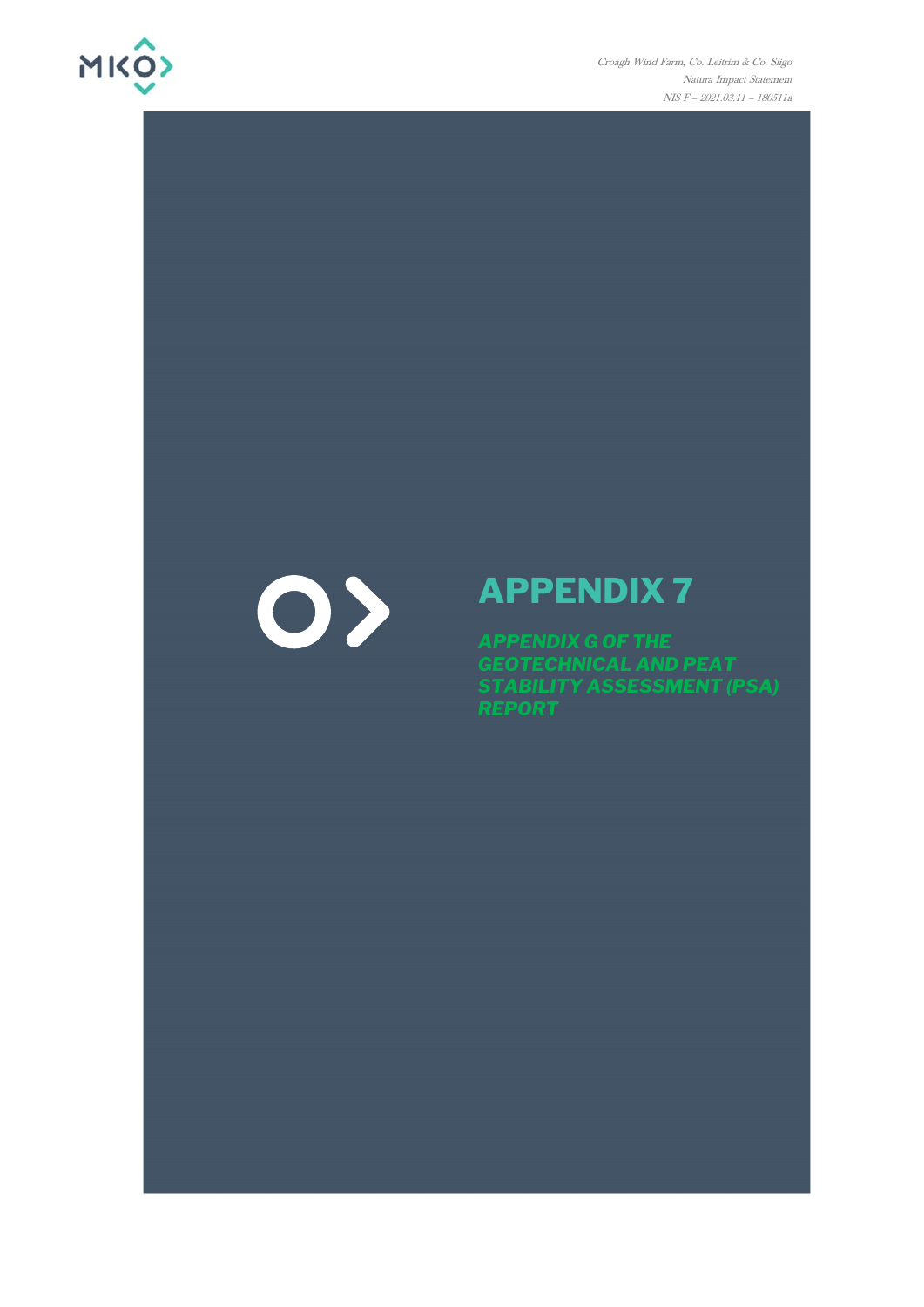# **Appendix G**

### Methodology for Peat Stability Risk Assessment







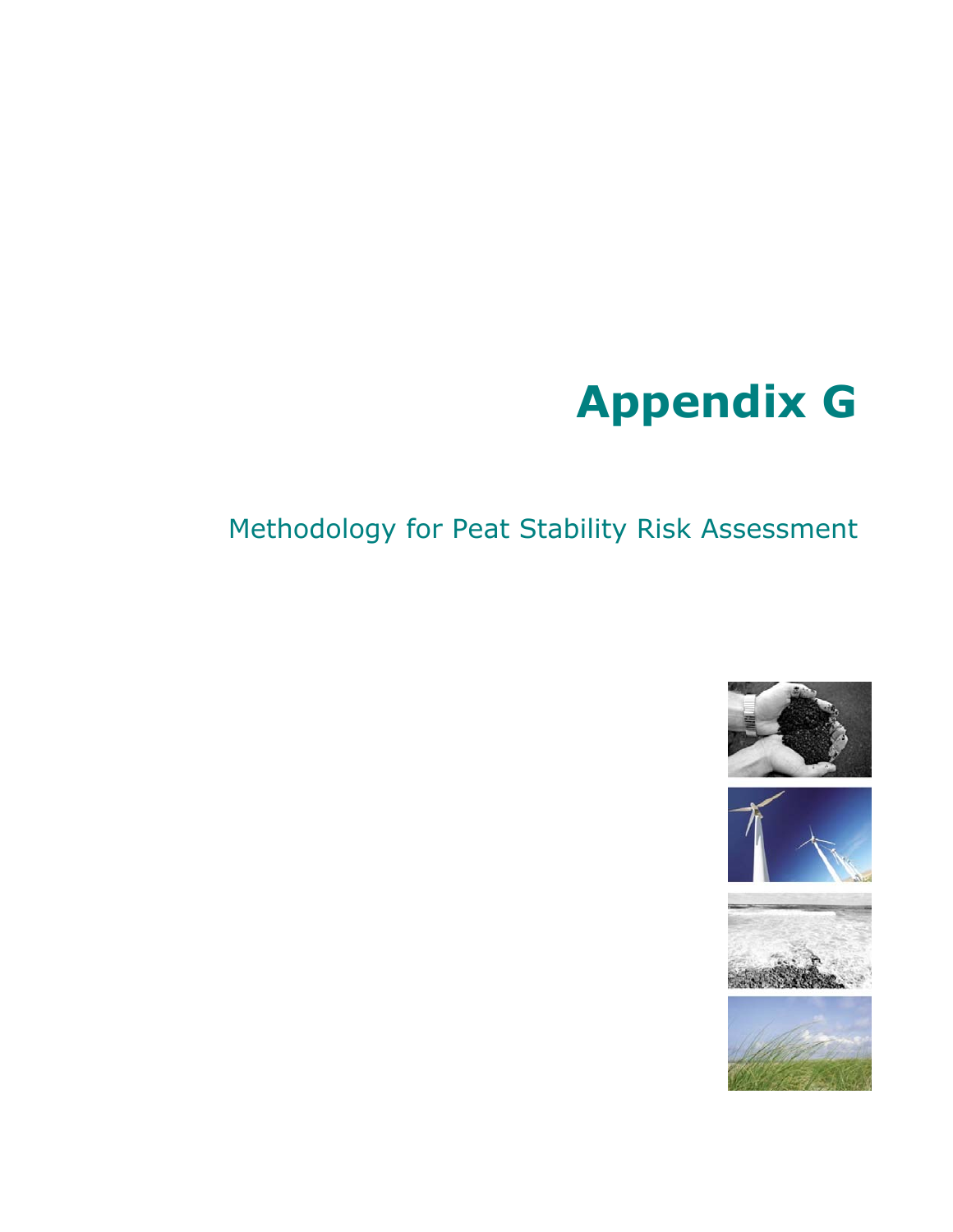#### **Methodology for Peat Stability Risk Assessment**

A peat stability risk assessment was carried out for each of the main infrastructure elements at the proposed wind farm development. This approach takes into account guidelines for geotechnical/peat stability risk assessments as given in PLHRAG (2017) and MacCulloch (2005). The degree of risk is determined as a Risk Rating (R), which is the product of probability (P) and impact (I). How these factors are determined and applied in the analysis is described below.

The main approaches for assessing peat stability include the following:

- (a) Geomorphological
- (b) Qualitative (judgement)
- (c) Index/Probabilistic (probability)
- (d) Deterministic (factor of safety)

Approaches (a) to (c) listed above would be considered subjective and do not provide a definitive indication of stability; in addition, a high level of judgement/experience is required which makes it difficult to relate the findings to real conditions. FT apply a more objective approach, the deterministic approach. As part of FT's deterministic approach, a qualitative risk assessment is also carried out taking into account qualitative factors, which cannot necessarily be quantified.

#### **Probability**

The likelihood of a peat failure occurring was assessed based on the results of both the quantitative results of stability calculations (deterministic approach using factors of safety) and the assessment of the severity of several qualitative factors which cannot be reasonably included in a stability calculation but nevertheless may affect the occurrence of peat instability.

The qualitative factors used in the risk assessment are outlined in Table A and have been compiled based on FT's experience of assessments and construction in peat land sites and peat failures throughout Ireland and the UK.

| <b>Qualitative Factor</b>         | <b>Type of Feature/Indicator for</b><br>each Qualitative Factor (1) | <b>Explanation/Description of</b><br><b>Qualitative Factor</b>                                                                                                                                                                       |  |
|-----------------------------------|---------------------------------------------------------------------|--------------------------------------------------------------------------------------------------------------------------------------------------------------------------------------------------------------------------------------|--|
| Evidence of sub peat              | No<br>Possibly                                                      | Based on site walkover observations.<br>Sub peat water flow generally occurs<br>in the form of natural piping at the<br>base of peat. Where there is a<br>constriction or blockage in natural<br>pipes a build-up of water can occur |  |
| water flow                        | Probably<br>Yes                                                     | at the base of the peat causing a<br>reduction in effective stress at the<br>base of the peat resulting in failure;<br>this is particularly critical during<br>periods of intense rainfall.                                          |  |
|                                   | Dry                                                                 | Based on site walkover observations.<br>The presence of surface water flow                                                                                                                                                           |  |
| Evidence of surface<br>water flow | Localised/Flowing in drains                                         | indicates if peat in an area is well<br>drained or saturated and if any<br>additional loading from the ponding                                                                                                                       |  |
|                                   | Ponded in drains                                                    | of surface water onto the peat is<br>likely.                                                                                                                                                                                         |  |

#### **Table A Qualitative Factors used to Assess Potential for Peat Failure**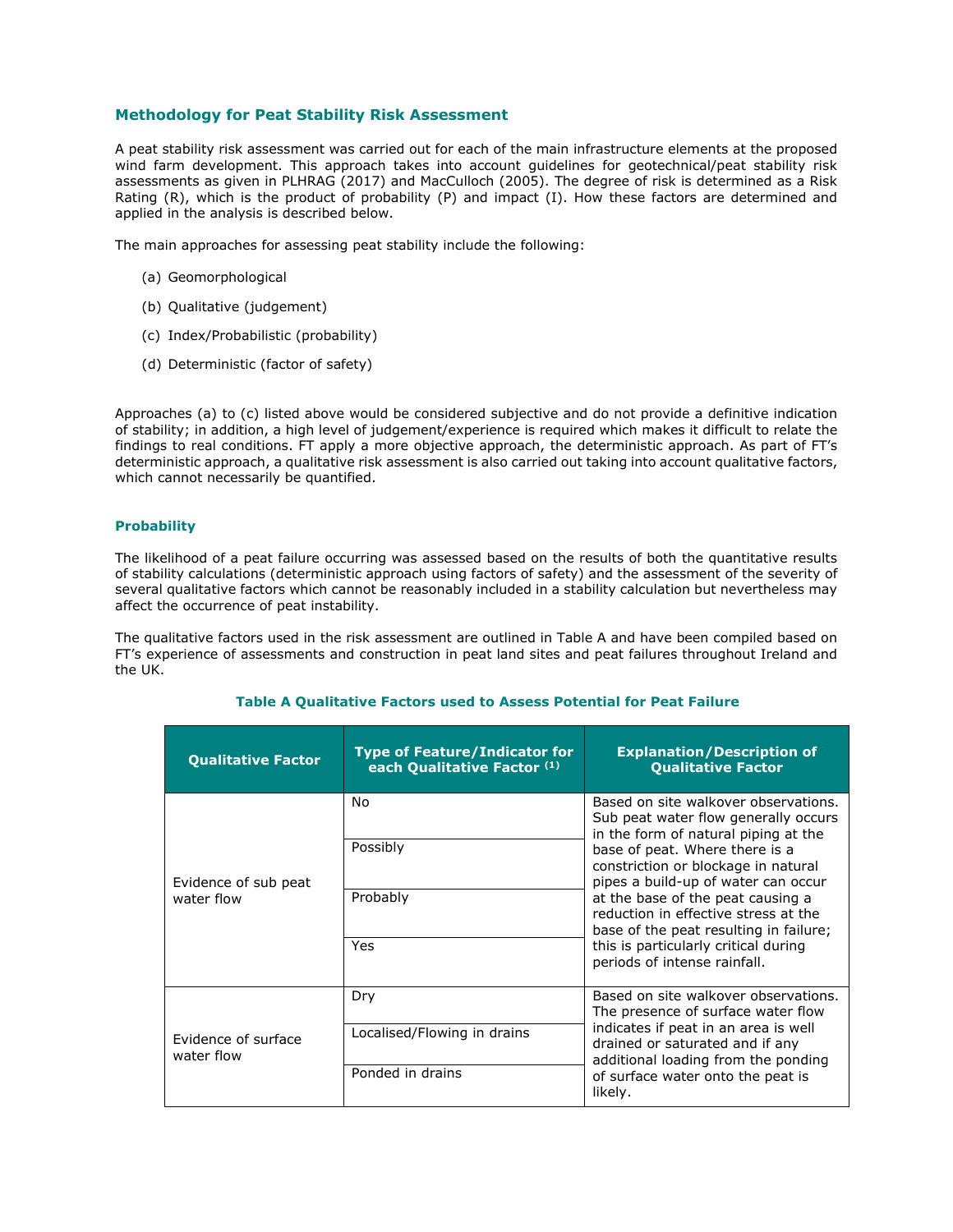| <b>Qualitative Factor</b>                                                             | <b>Type of Feature/Indicator for</b><br>each Qualitative Factor (1)                                         | <b>Explanation/Description of</b><br><b>Qualitative Factor</b>                                                                                                                                                                                                                                                                                                           |  |  |  |
|---------------------------------------------------------------------------------------|-------------------------------------------------------------------------------------------------------------|--------------------------------------------------------------------------------------------------------------------------------------------------------------------------------------------------------------------------------------------------------------------------------------------------------------------------------------------------------------------------|--|--|--|
|                                                                                       | Springs/surface water                                                                                       |                                                                                                                                                                                                                                                                                                                                                                          |  |  |  |
| Evidence of previous<br>failures/slips                                                | No<br>In general area<br>On site<br>Within 500m of location                                                 | Based on site walkover observations.<br>The presence of clustering of relict<br>failures may indicate that particular<br>pre-existing site conditions<br>predispose a site to failure.                                                                                                                                                                                   |  |  |  |
| Type of vegetation                                                                    | Grass/Crops<br>Improved Grass/Dry Heather<br>Wet Grassland/Juncus (Rushes)<br>Wetlands Sphagnum (Peat moss) | Based on site walkover observations.<br>The type of vegetation present<br>indicates if peat in an area is well<br>drained, saturated, etc. Vegetation<br>that indicates wetter ground may<br>also indicate softer underlying peat<br>deposits.                                                                                                                           |  |  |  |
| General slope<br>characteristics<br>upslope/downslope from<br>infrastructure location | Concave<br>Planar to concave<br>Planar to convex<br>Convex                                                  | Based on site walkover observations.<br>Slope morphology in the area of the<br>infrastructure location is an<br>important factor. A number of<br>recorded peat failures have occurred<br>in close proximity to a convex break<br>in slope.                                                                                                                               |  |  |  |
| Evidence of very<br>soft/soft clay at base of<br>peat                                 | No<br>Yes                                                                                                   | Based on inspection of exposures in<br>general area from site walkover.<br>Several reported peat failures<br>identify the presence of a weak layer<br>at the base of the peat along which<br>shear failure has occurred.                                                                                                                                                 |  |  |  |
| Evidence of<br>mechanically cut peat                                                  | No.<br>Yes                                                                                                  | Based on site walkover observations.<br>Mechanically cut peat typically cut<br>using a 'sausage' machine to extract<br>peat for harvesting. Areas which<br>have been cut in this manner have<br>been linked to peat instability. The<br>mechanical cuts can notably reduce<br>the intrinsic strength of the peat and<br>also allow ingress of rainfall/surface<br>water. |  |  |  |
| Evidence of quaking or<br>buoyant peat                                                | No                                                                                                          | Based on site walkover observations.<br>Quaking/buoyant peat is indicative of<br>highly saturated peat, which would<br>generally be considered to have a                                                                                                                                                                                                                 |  |  |  |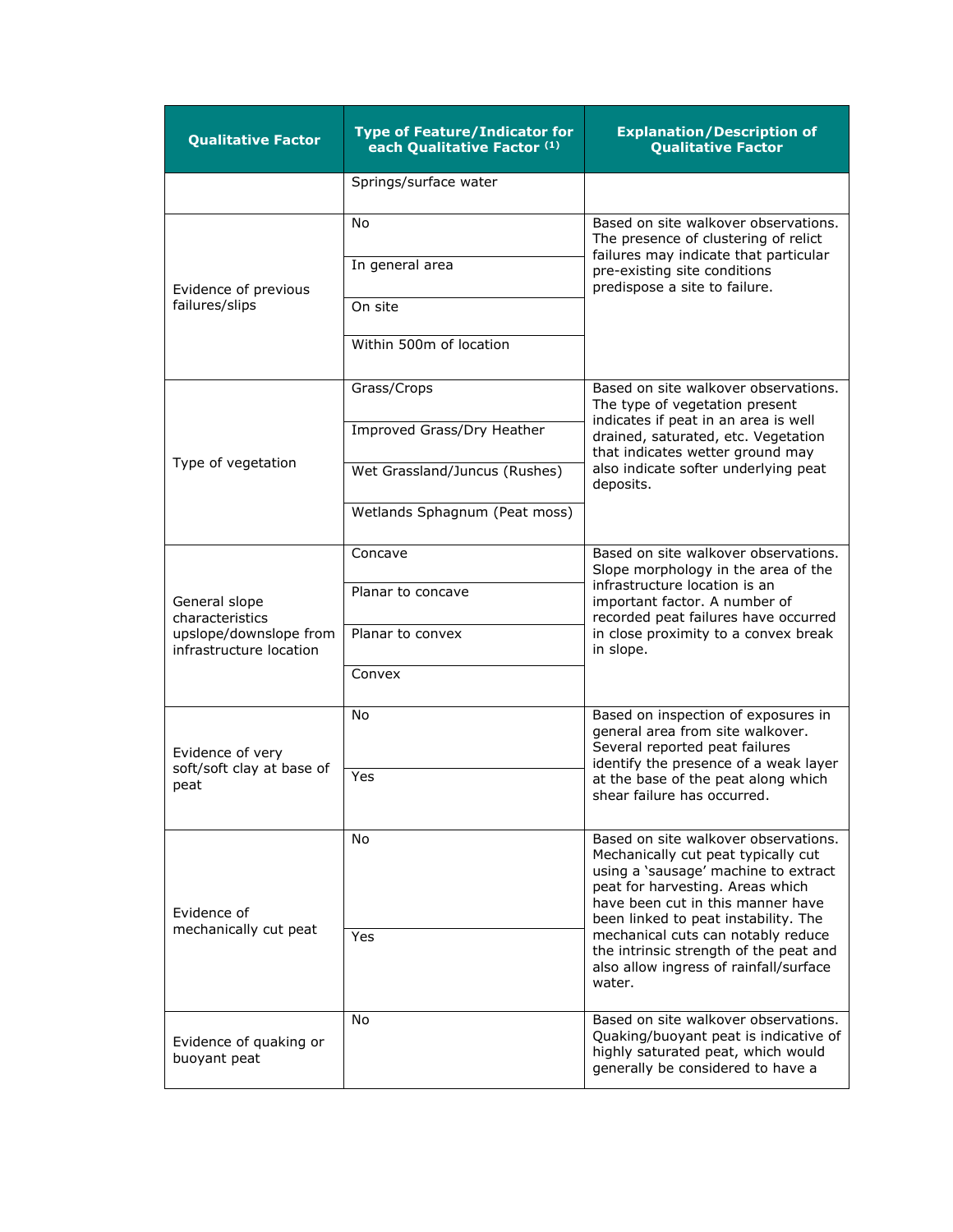| <b>Qualitative Factor</b> | <b>Type of Feature/Indicator for</b><br>each Qualitative Factor (1) | <b>Explanation/Description of</b><br><b>Qualitative Factor</b>                                                                                                                                                                                                                                                                                                           |
|---------------------------|---------------------------------------------------------------------|--------------------------------------------------------------------------------------------------------------------------------------------------------------------------------------------------------------------------------------------------------------------------------------------------------------------------------------------------------------------------|
|                           | Yes                                                                 | low strength. Quaking peat is a<br>feature on sites that have been<br>previously linked with peat<br>instability.                                                                                                                                                                                                                                                        |
| Evidence of bog pools     | No<br>Yes                                                           | Based on site walkover observations.<br>Bog pools are generally an indicator<br>of areas of weak, saturated peat.<br>Commonly where there are open<br>areas of water within peat these can<br>be interconnected, with the result<br>that there may be sub-surface<br>bodies of water. The presence of bog<br>pools have been previously linked<br>with peat instability. |
| Other                     | Varies                                                              | In addition to the above features/<br>indicators and based on site<br>recordings the following are some of<br>the features which may be identified:<br>Excessively deep peat, weak peat,<br>overly steep slope angles, etc.                                                                                                                                              |

Note (1) The list of features/indicators for each qualitative factor are given in increasing order of probability of leading to peat instability/failure.

It should be noted that the presence of one of the qualitative factors alone from Table A is unlikely to lead to peat instability/failure. Peat instability/failure at a site is generally the combination of a number of these factors occurring at the same time at a particular location. The probability rating assigned to the quantitative and qualitative factors is judged on a 5-point scale from 1 (indicating negligible or no probability of failure) to 5 (indicating a very likely failure), as outlined in Table B.

#### **Table B Probability Scale**

| <b>Scale</b> | <b>Factor of Safety</b> | <b>Probability</b> |
|--------------|-------------------------|--------------------|
|              | 1.30 or greater         | Negligible/None    |
|              | 1.29 to 1.20            | Unlikely           |
|              | $1.19 \text{ to } 1.11$ | Likelv             |
|              | $1.01$ to $1.10$        | Probable           |
|              | 1.0                     | Verv Likelv        |

| <b>Scale</b> | <b>Likelihood of Qualitative Factor</b><br>leading to Peat Failure | <b>Probability of Failure</b> |
|--------------|--------------------------------------------------------------------|-------------------------------|
|              | Negligible/None                                                    | Least                         |
|              | Unlikelv                                                           |                               |
|              | Probable                                                           |                               |
|              | Likelv                                                             |                               |
|              | Verv Likelv                                                        | Greatest                      |